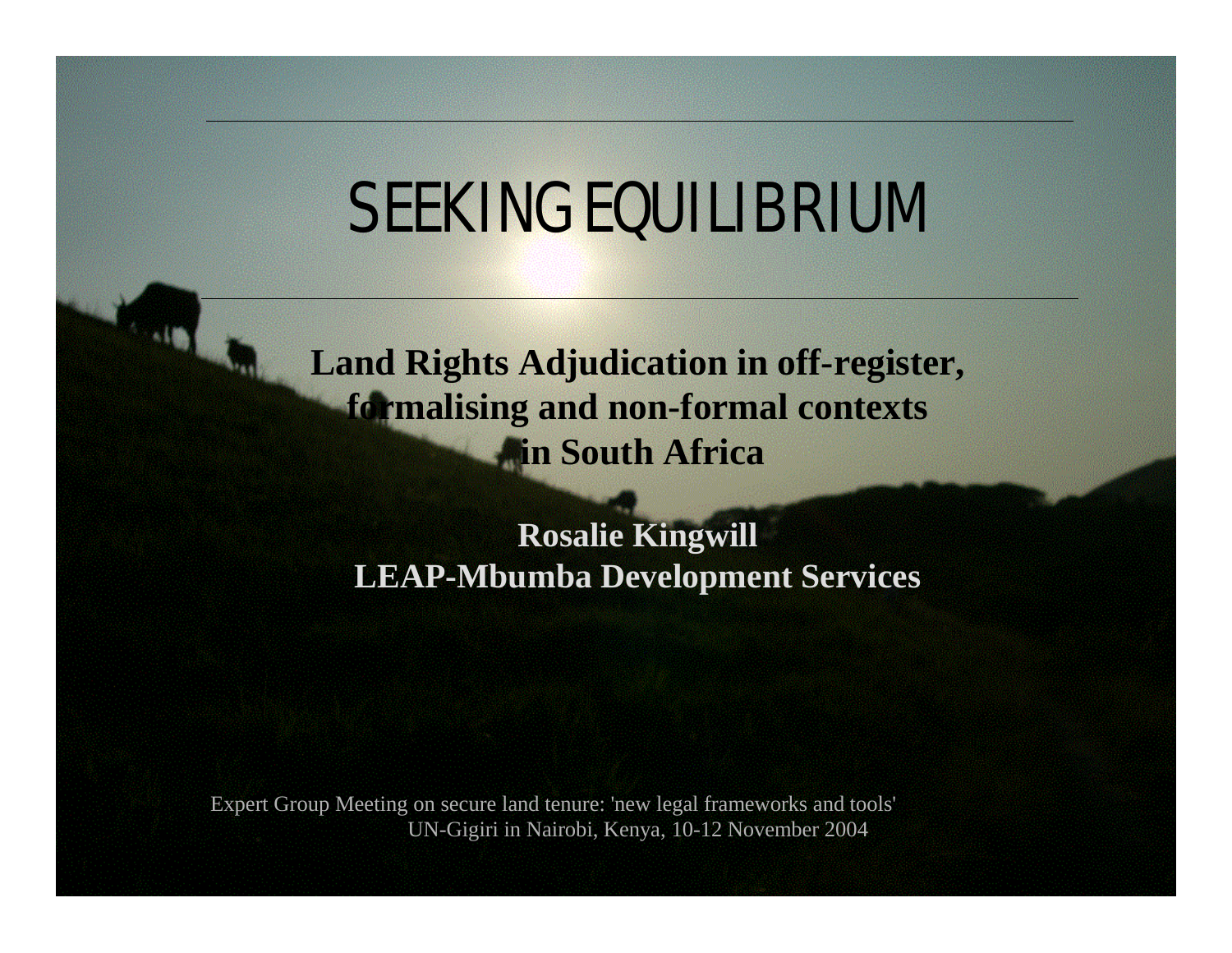## The setting

- The studies on which paper are based were undertaken for the purposes of **implementation** of **state land disposal** in a particular provincial tenure context
- We did not have (and still have only incomplete) policy on **adjudication** when the enquiries were done
- Thus it is not a case of having worked from a policy, or even theory, to implementation but the other way round. Working **backwards** to reconstruct the process and implications
- Are other very different **contexts** for rights adjudication in SA, e.g. communal areas in E.C. & Kwazulu-Natal (NGOs)
- In spite of differences, sufficient convergence to justify common approach, principles & institutional framework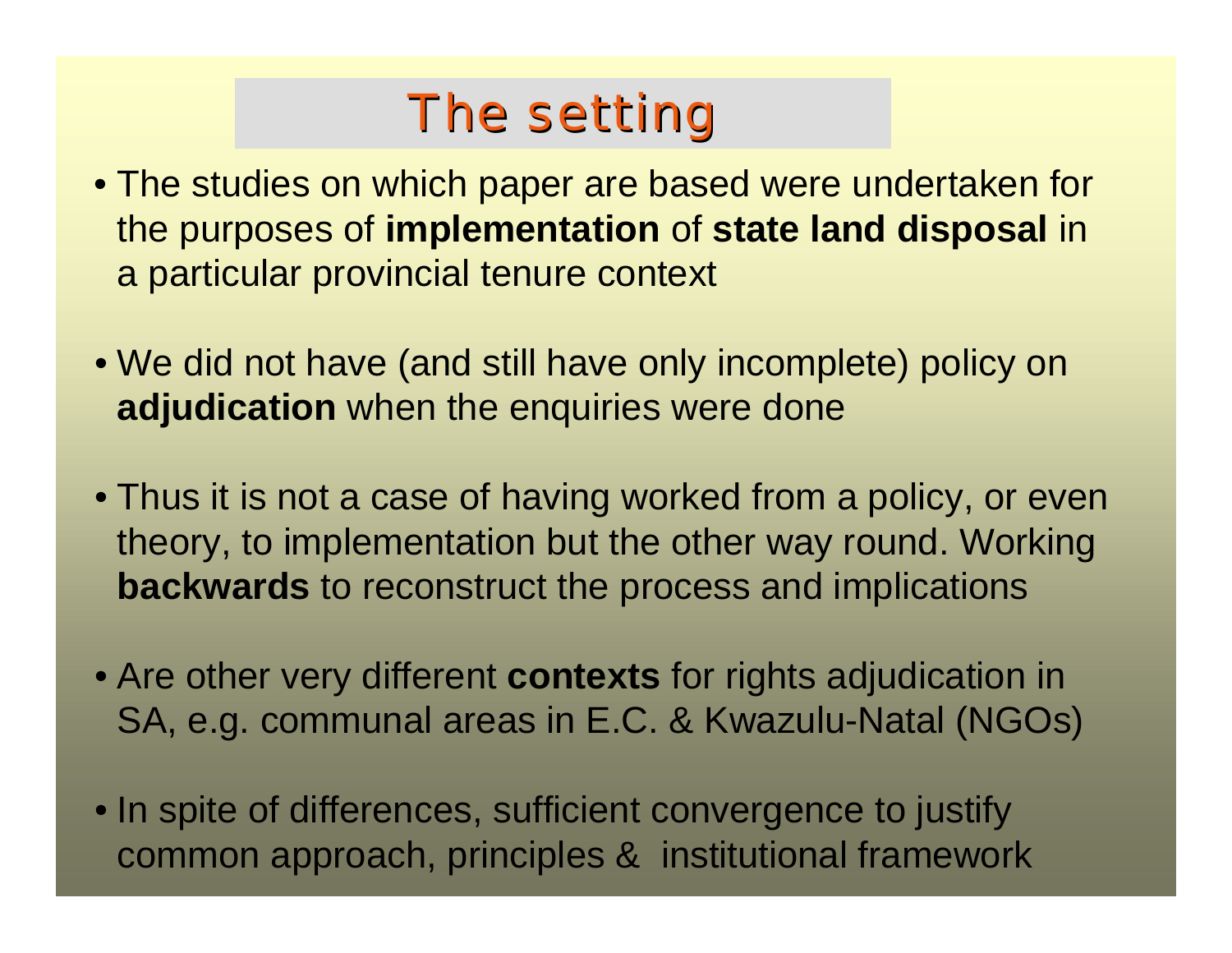### What we had and what we did

- State land with conflicting and overlapping rights between individuals and different social **groupings** of occupiers
- Surveyed land parcels (quite rare in rights enquiries)
- Initially hostile policy to extending protection of informal land rights to occupiers on state land – first lobbying using pilot. Then had legal tools (Int. Protection of Inf. LR Act IPILRA)
- Documentary evidence claims and all people using the land Documentation scattered across various organisations – NGO, government, SGO, Deeds Registry, private s., community, etc
- On the ground parcel-by-parcel audit of each and every household – structured & semi-structured interviews, mapping – started with spatial and "built in" the social or group dynamics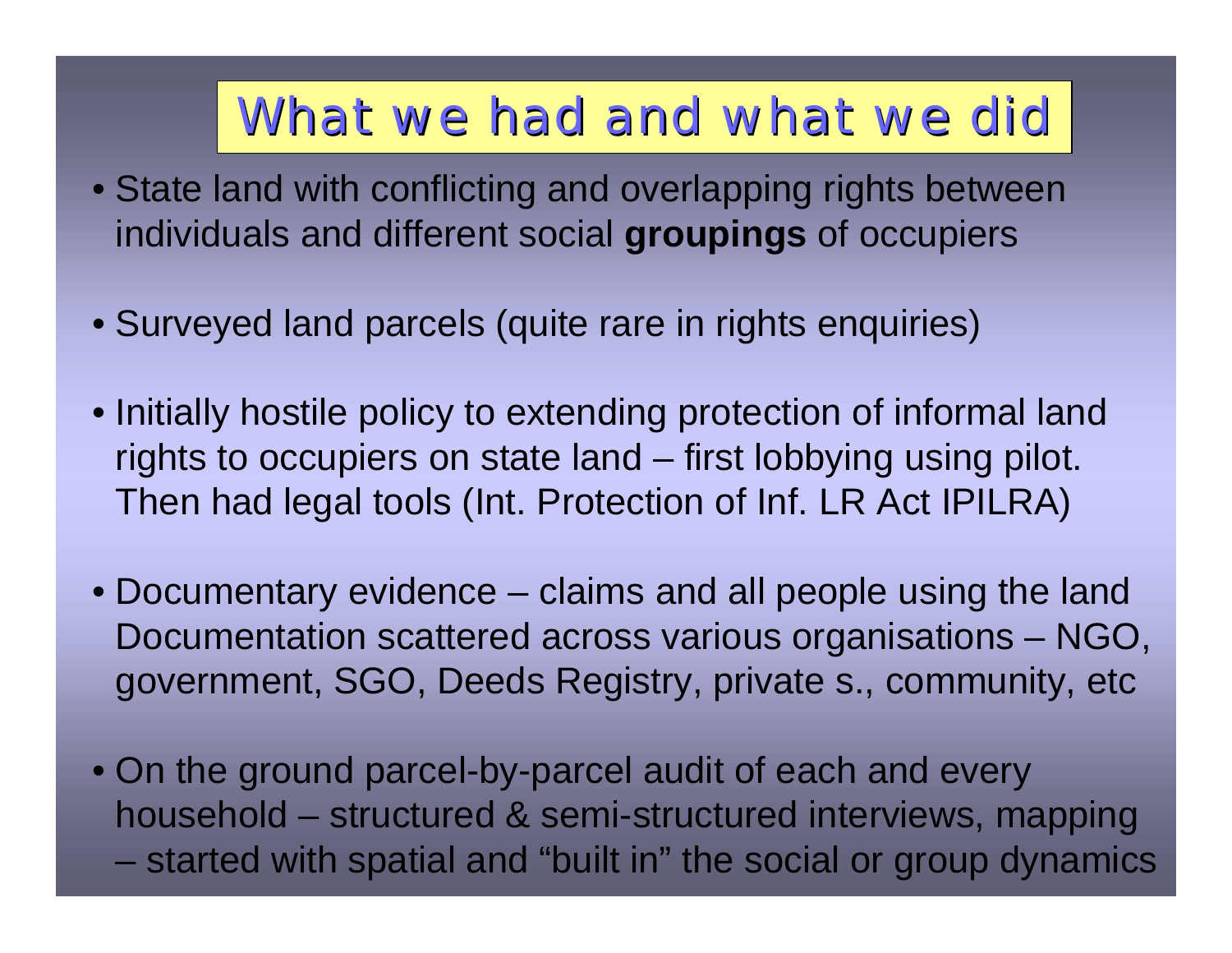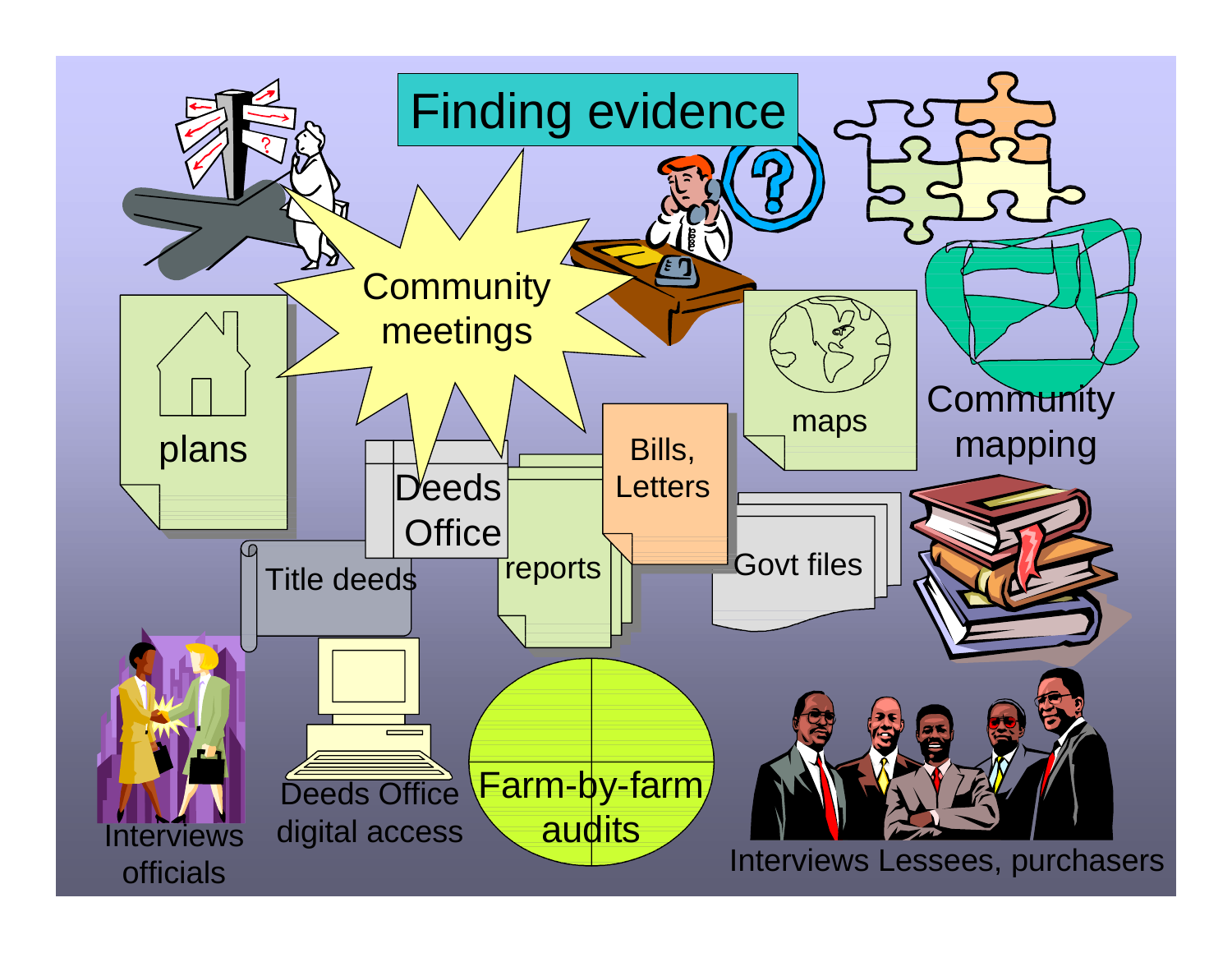### UNDERSTANDING ADJUDICATION

- Adjudication means a "process whereby all **existing rights** in a particular parcel of land are authoritatively ascertained". Also the "resolution of a dispute by the application of pre-existing rules"
- In SA, LM is structured around the **formal sector** using the **cadastral system**. Govt and private sector service components within a hierarchically structured system, including surveying, conveyancing,etc
- In the cadastral system adjudication refers to the checks by surveyors and conveyancers of all information prior to survey or transfer
- In the informal systems these methods and tools for adjudication do not work as the cadastre is missing or broken, and therefore new conceptual frameworks, methods and tools are needed.
- Off-register systems require uncovering a wide range of evidence from different sources (not cadastre only) mostly in the field, using new legal frameworks, forms of evidence and negotiation – balancing rights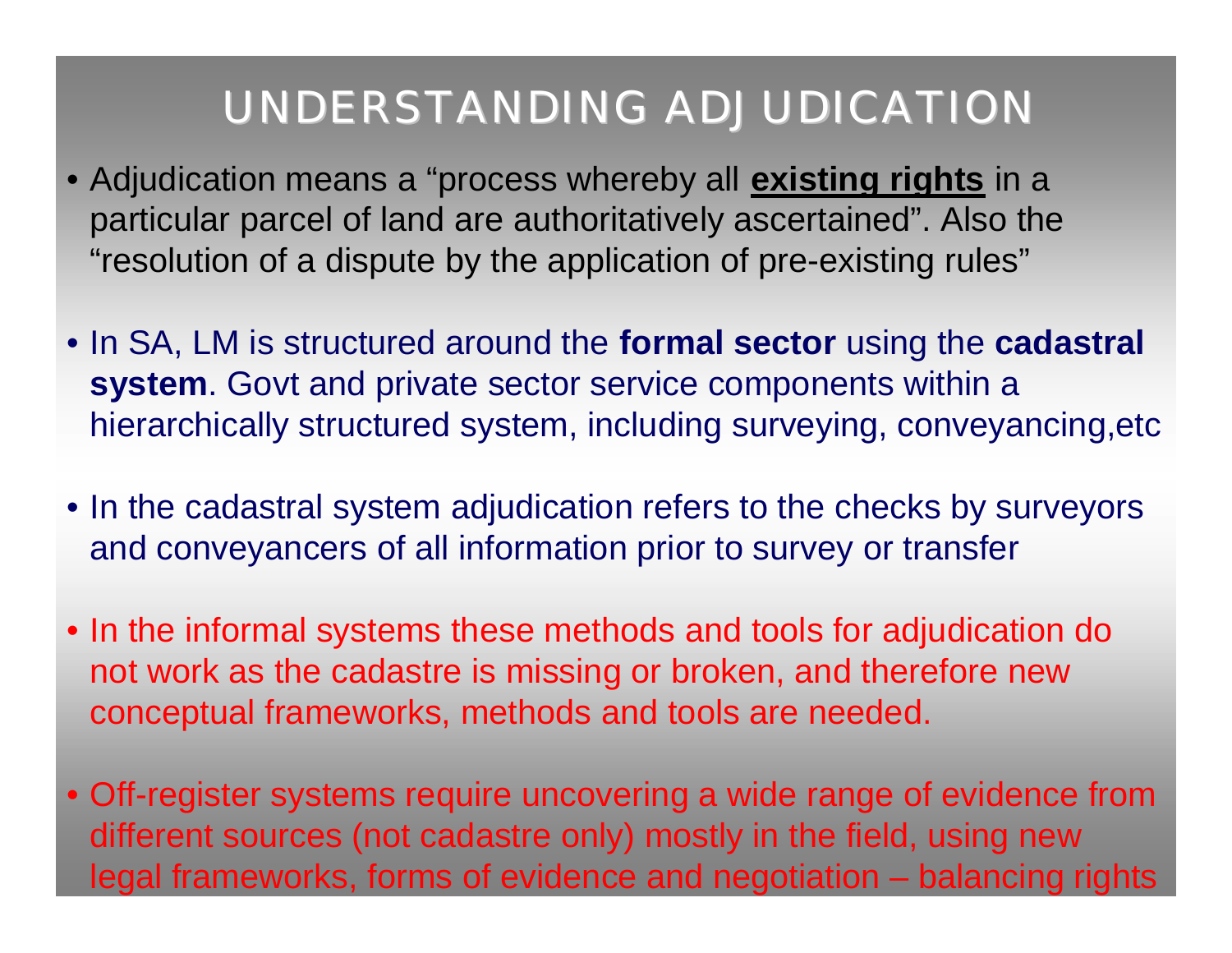Thus the ordinary course of adjudication of off-register rights does not necessarily imply a legal process, but rather a highly defined, **predictable** process that should apply standard procedures and rules regarding: what evidence is examined; how evidence is examined; and what criteria to apply to assess what evidence is admissible and in terms of what hierarchy of evidence.

In the absence of complete **certainty**,there must be predictability, namely that rights will be investigated and disputes will be resolved.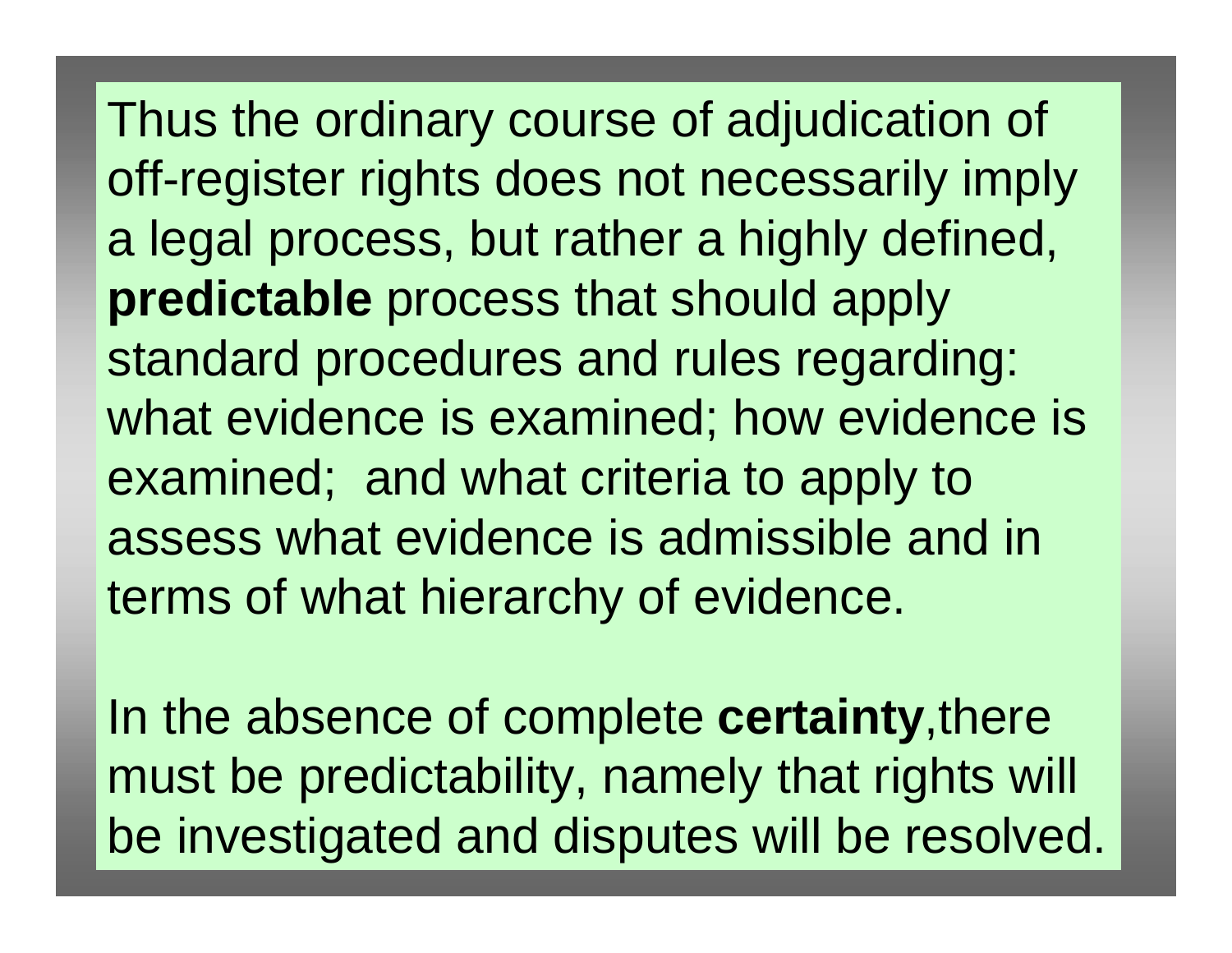**Not to be confused with the process whereby which existing rights are altered or new rights are created.**

**Also not to be confused with public planning processes in land reform, etc.**

**However, adjudication is closely associated with development projects/ programmes – processes run hand in hand and therefore need to guard against conflating them – examine 'old situation' before introd. 'new situation'.**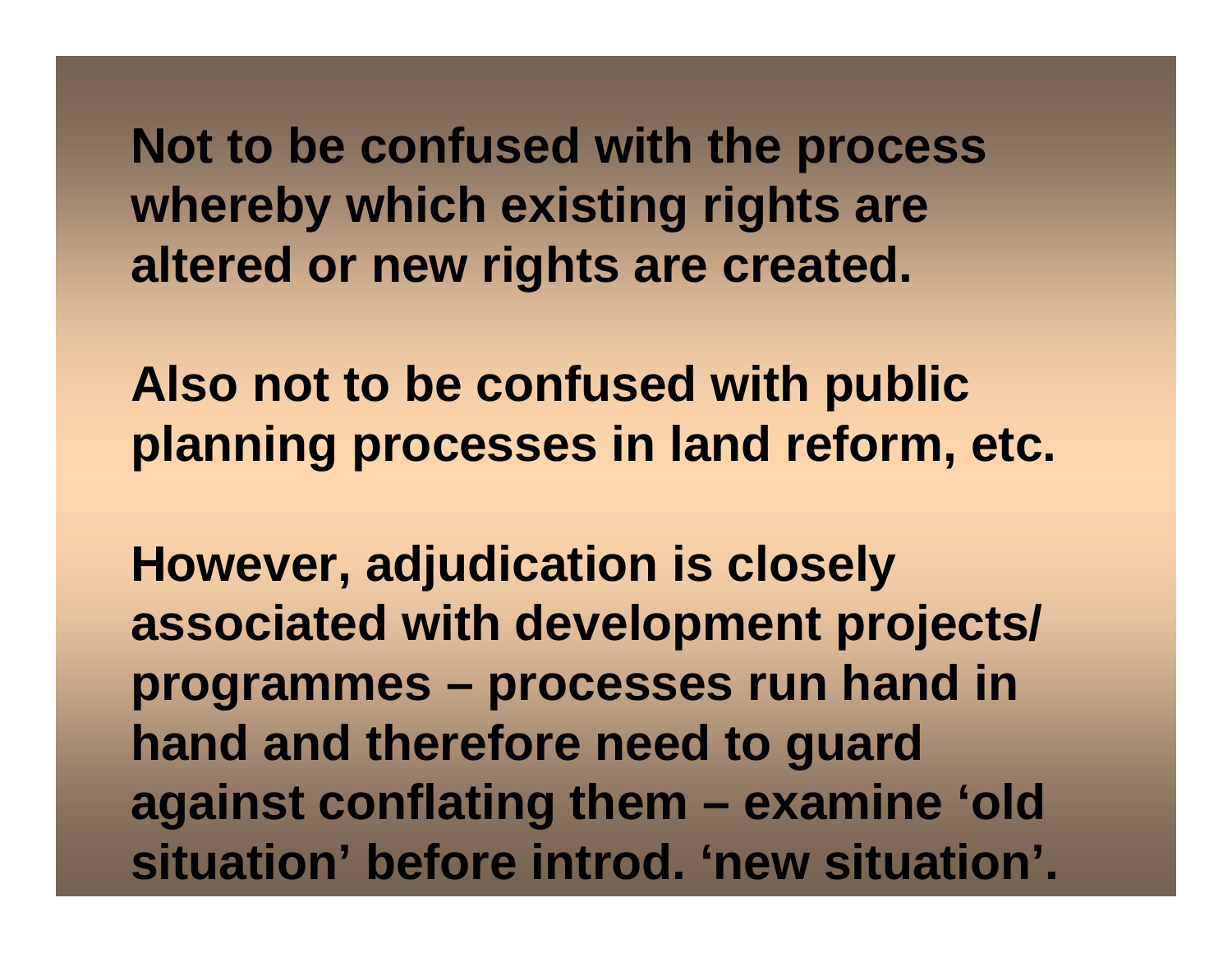## **Convergence across regions**

- A **range** of available evidence collected & examined cadastral only one form – underlying principles and **values**
- •Decisions must have local social **legitimacy** but should resist local political interference. "Balance of probability"/sustainable
- •**Weight** the evidence according to a set of principles.Can be conflicting interpretation of local rules around rights allocation and the termination of a right. Need "hierarchy of evidence"?
- Adjudication needs **institutional** home policy, law, organisational framework, rules on admissible evidence
- •Focusing on **predictability** and a **normative** approach allows convergence of methodology in different tenure contexts where a common factor is "fluidity/variability/social process"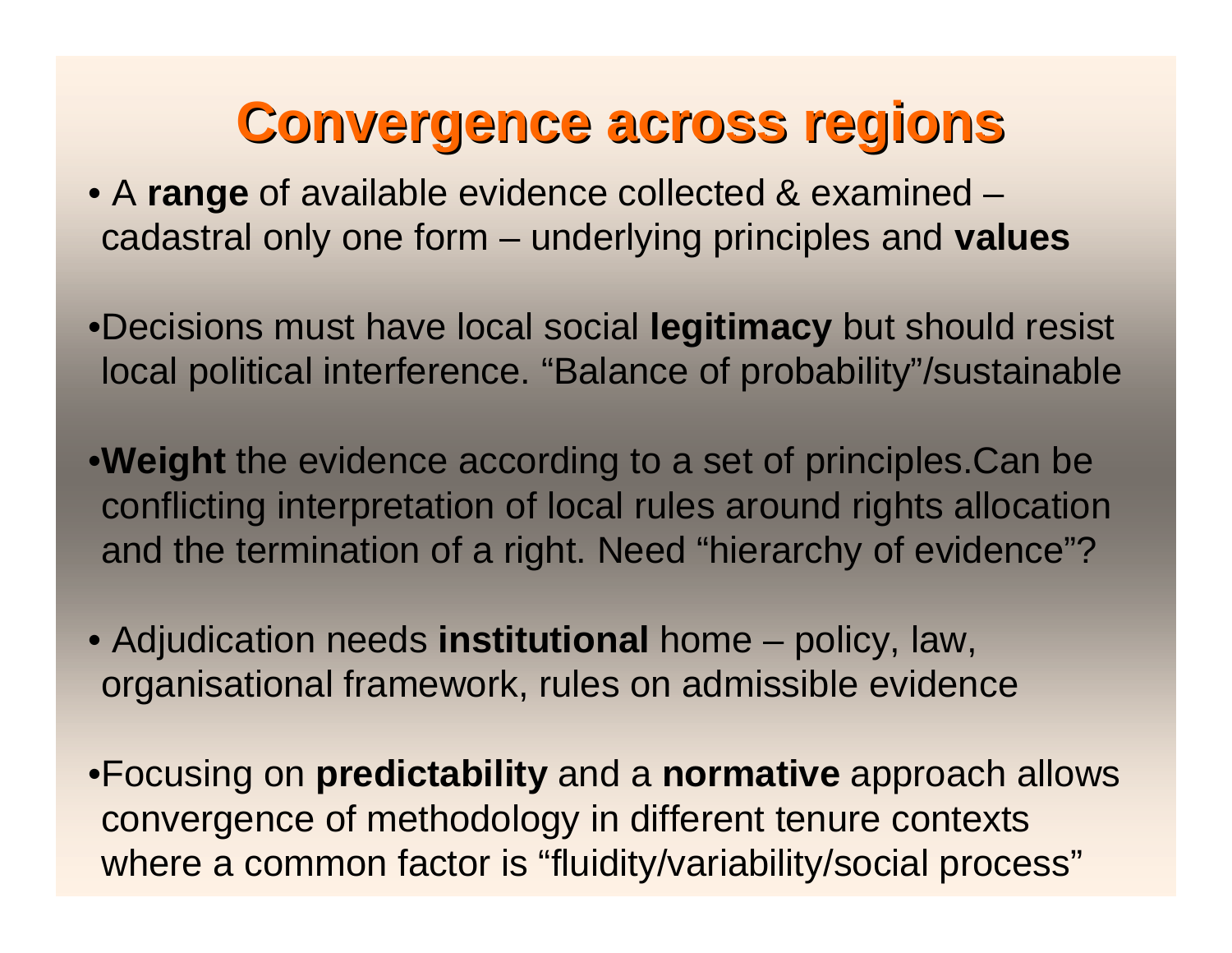## **Disjuncture**

•Disjuncture between the formal system and informal system

•There are institutional mis-fits between the dominant land management framework and informal/off-register systems

•LM in off-register is not based on land parcels. Customary tenures are based on social tenures – relationships between people – access via membership of social group – use rights attach to people not independently to parcels – evidence of rights will be less fixed, more fluid, inclined to be mediated

•A big missing link between the formal and informal therefore concerns the nature, collection, examination, storage, use & dissemination of this unconventional evidence/information

•What happens to it once it has been collected in this way?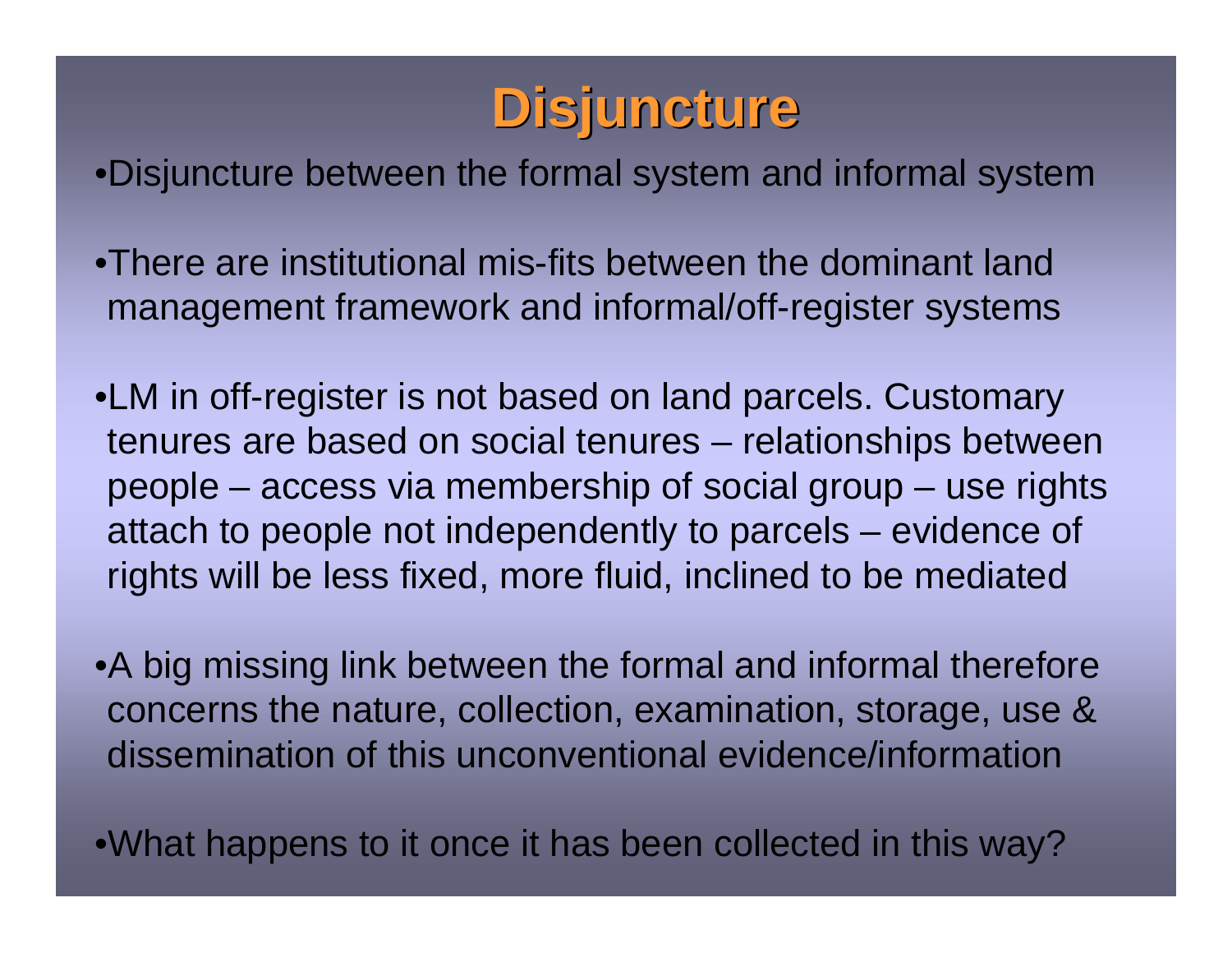

#### **Legal framework that links to Deed Registry**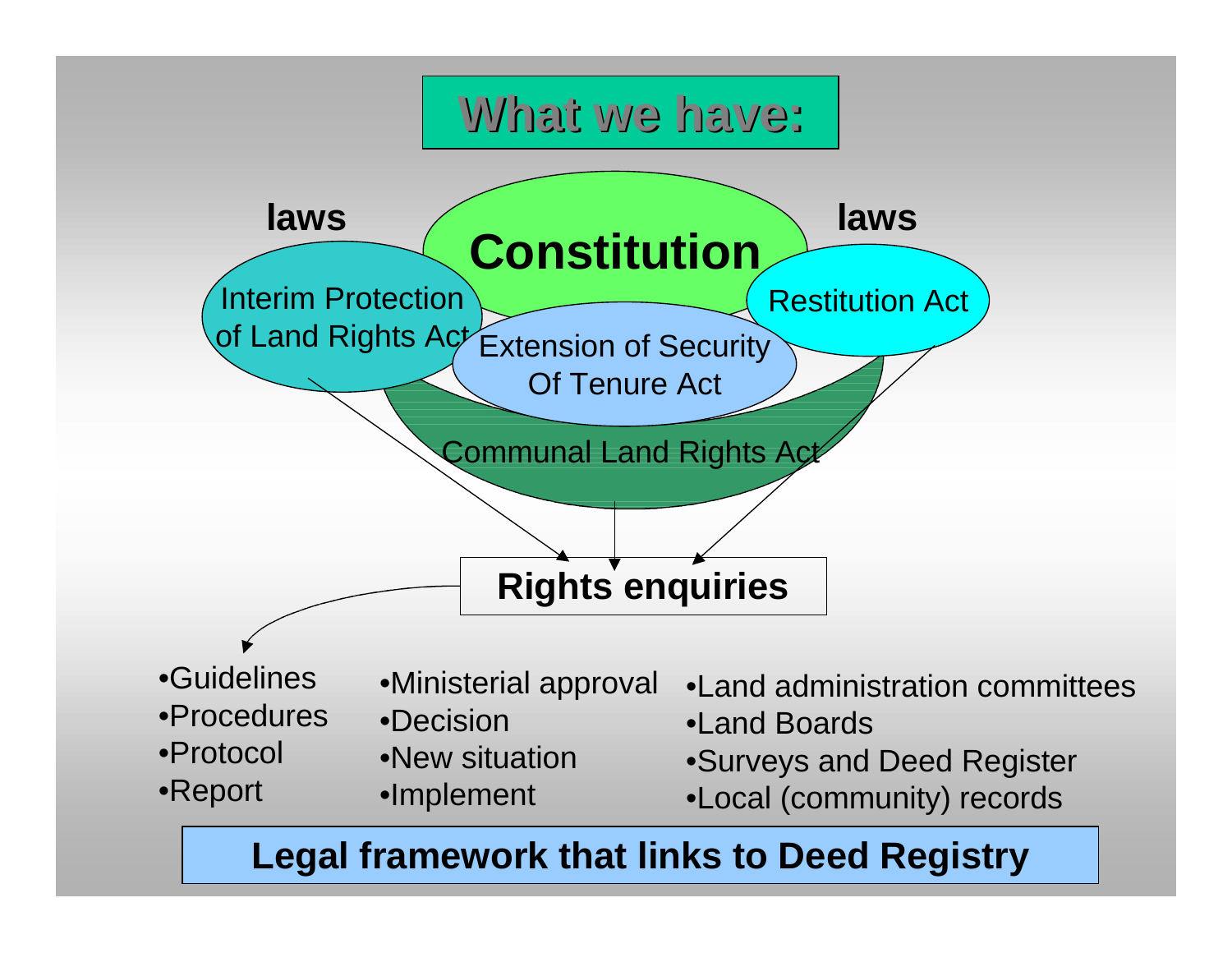**Weak Land Weak Land Administration Administration processes and also processes and also LA that links to LA that links to Local Government Local Government (i.e. weak on (i.e. weak on "Procedural rights") "Procedural rights")**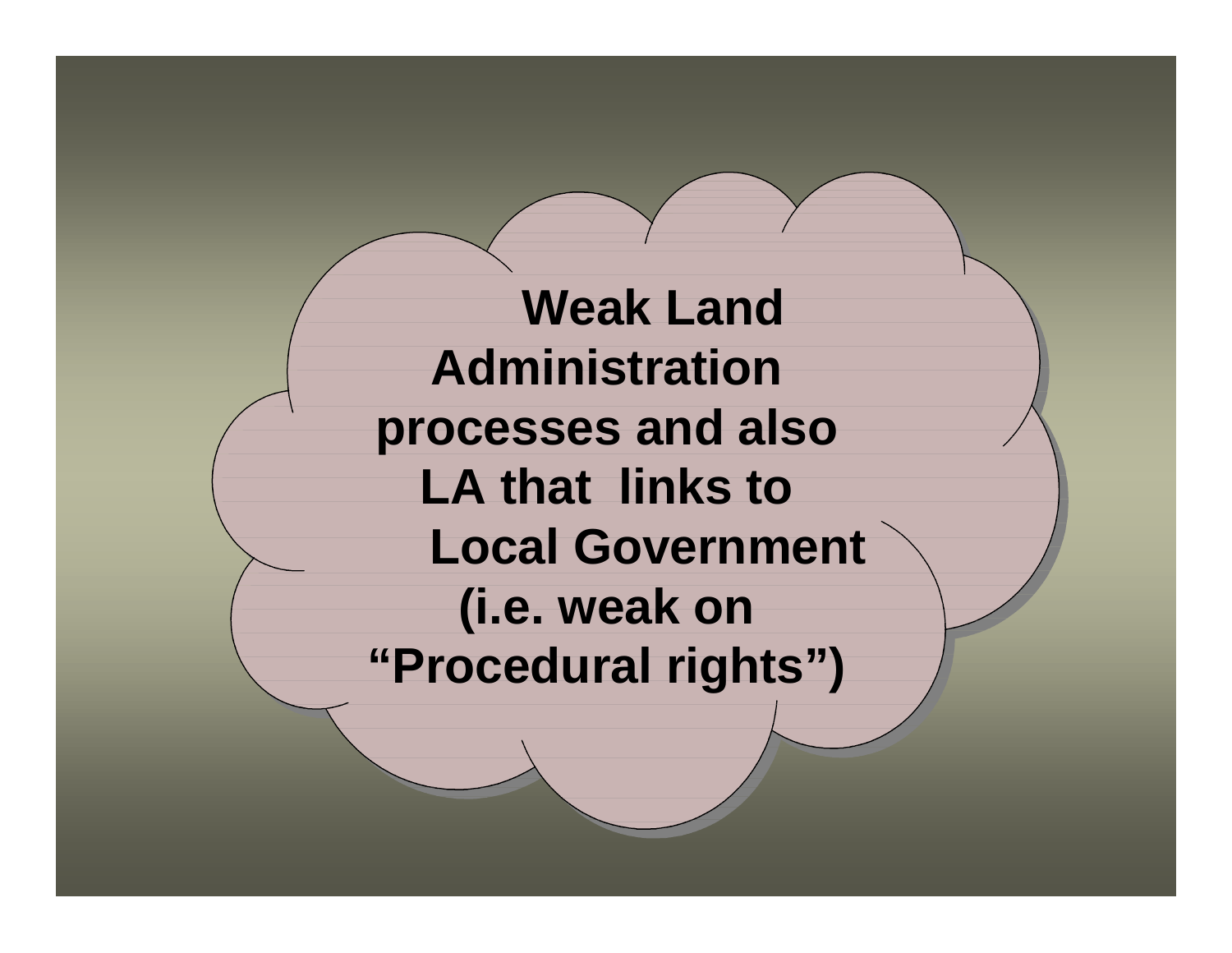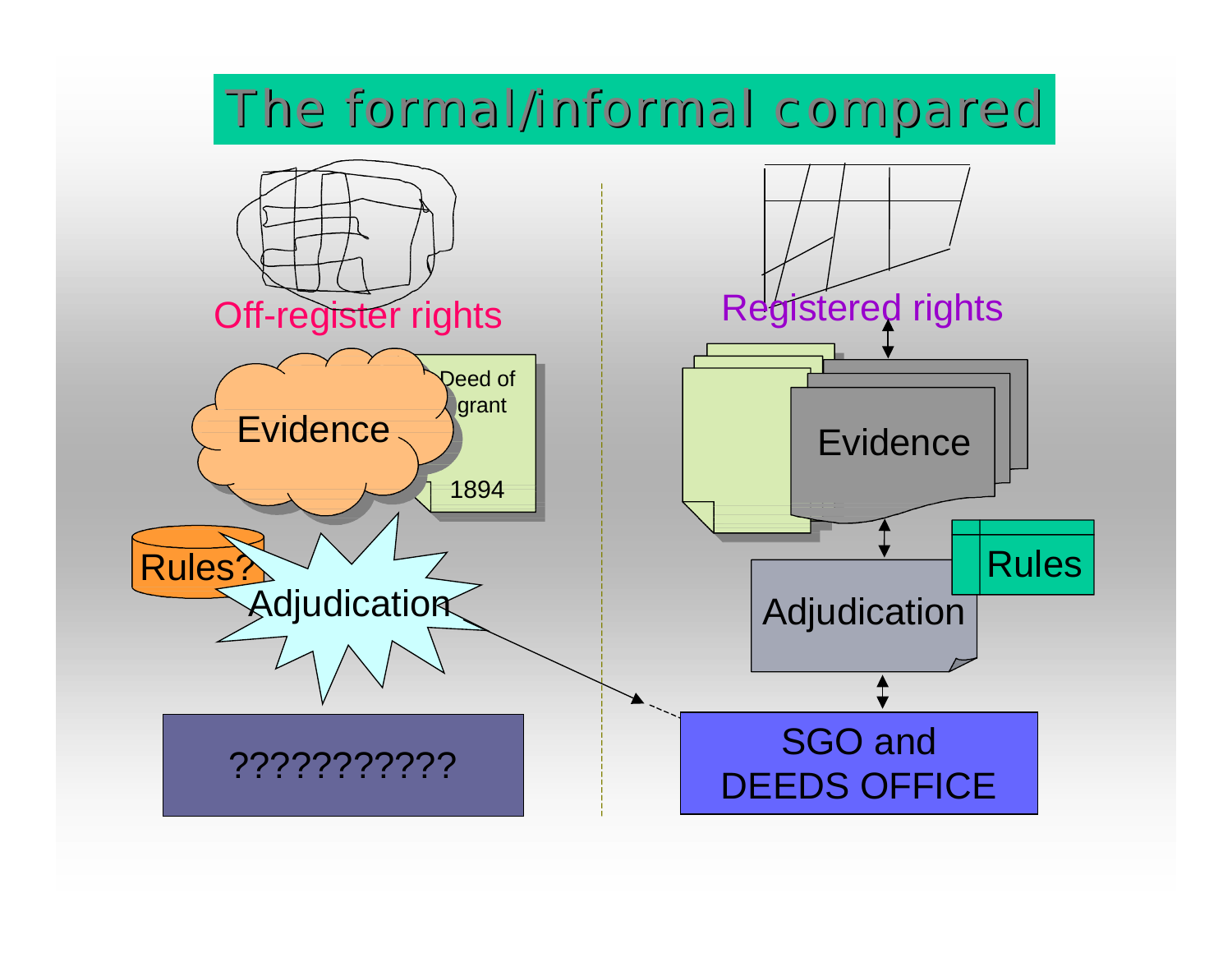## What we don't have

•**Institutional home** for 'unconventional' evidence/dispute res. – new framework incomplete – missing pieces of puzzle.The integrity of the adjudication process is compromised

### • **A body of impartial Adjudicators with regulatory fwk.**

•(In the formal system rulings are made based on "rules" and evidence can easily be tracked – it is stored in the system) •In off-register, there are no **clear rules on admissible evidence**. Also, evidence goes back to where it came from – different, files, departments, shelves, computers – when another new situation arises, implies starting from scratch

•**Integrated Information system** for maintaining body of evidence. Lend weight to the process (trans-local legitimacy) & start process of developing a **"library of evidence"**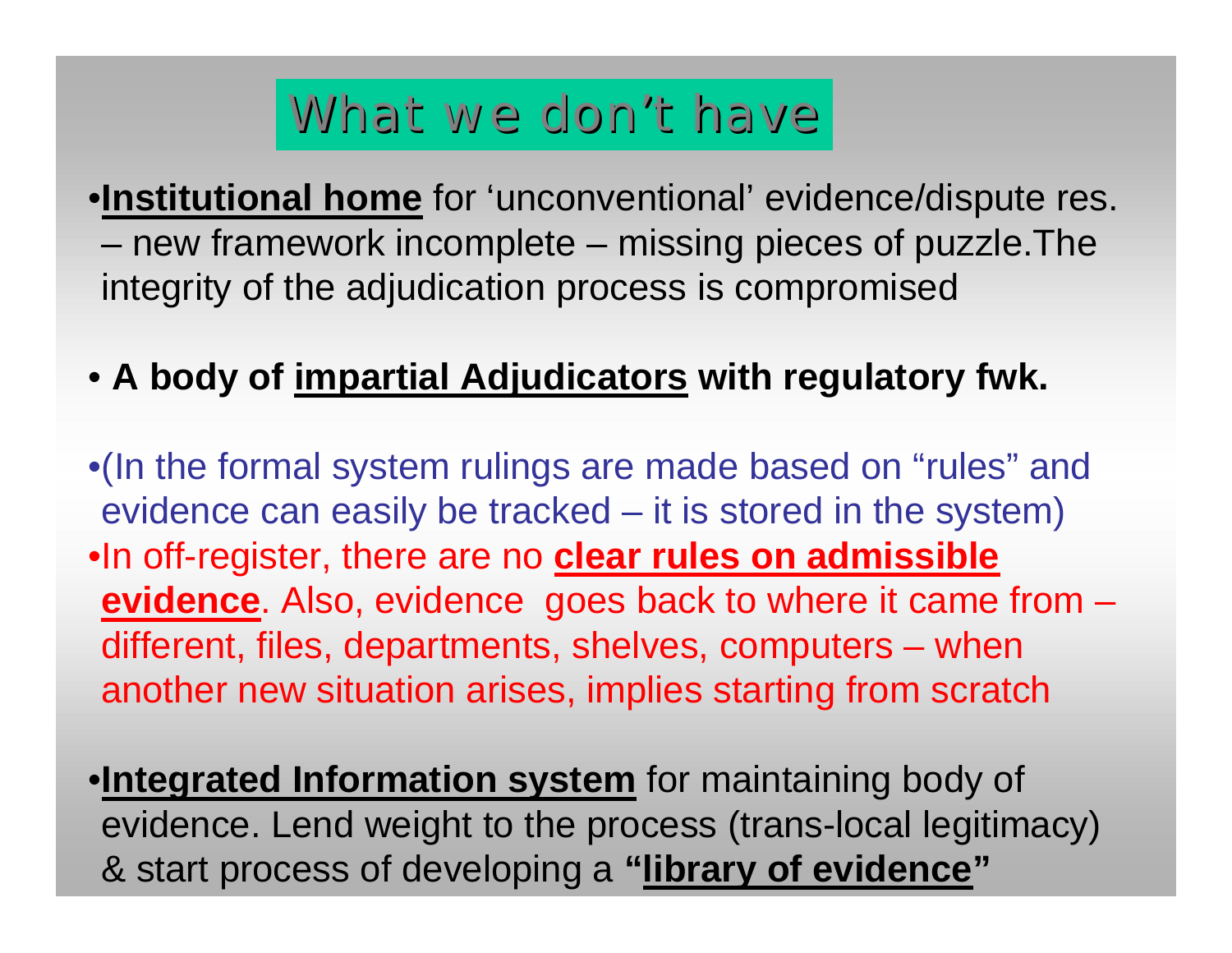## What we need!

A critical component of an evolving and integrating LA system is developing an approach to evidence e.g **a library of evidence:**

Øbuilding up a policy on evidence vDevelop pre-existing rules – normative to allow flexibility vExplore hierarchies of evidence – weighting of evidence vUse existing pilots to build policy from practice Ødesigning an information system for the collection,storage and retrieval of the evidence – decentralised integrated information systems alongside decentralised registries

•More resources for adjudication function relative to technical components during "development phase" of LM bridging

•Need adjudication as ongoing back-up performed by body of impartial, trained & regulated specialists; and not once-off product-oriented exercises auditing people's names and IDs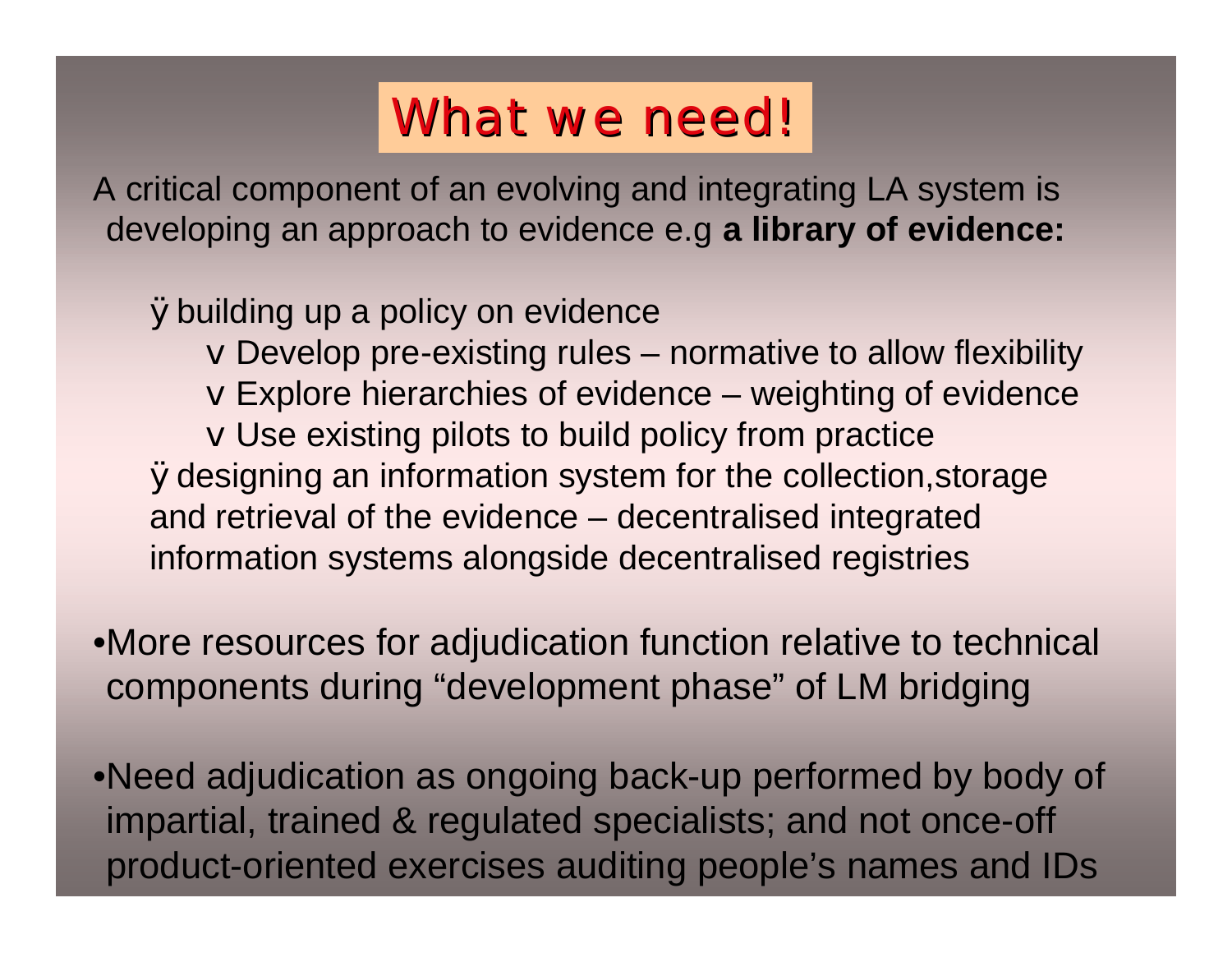### A predictable process using pre-existing rules: